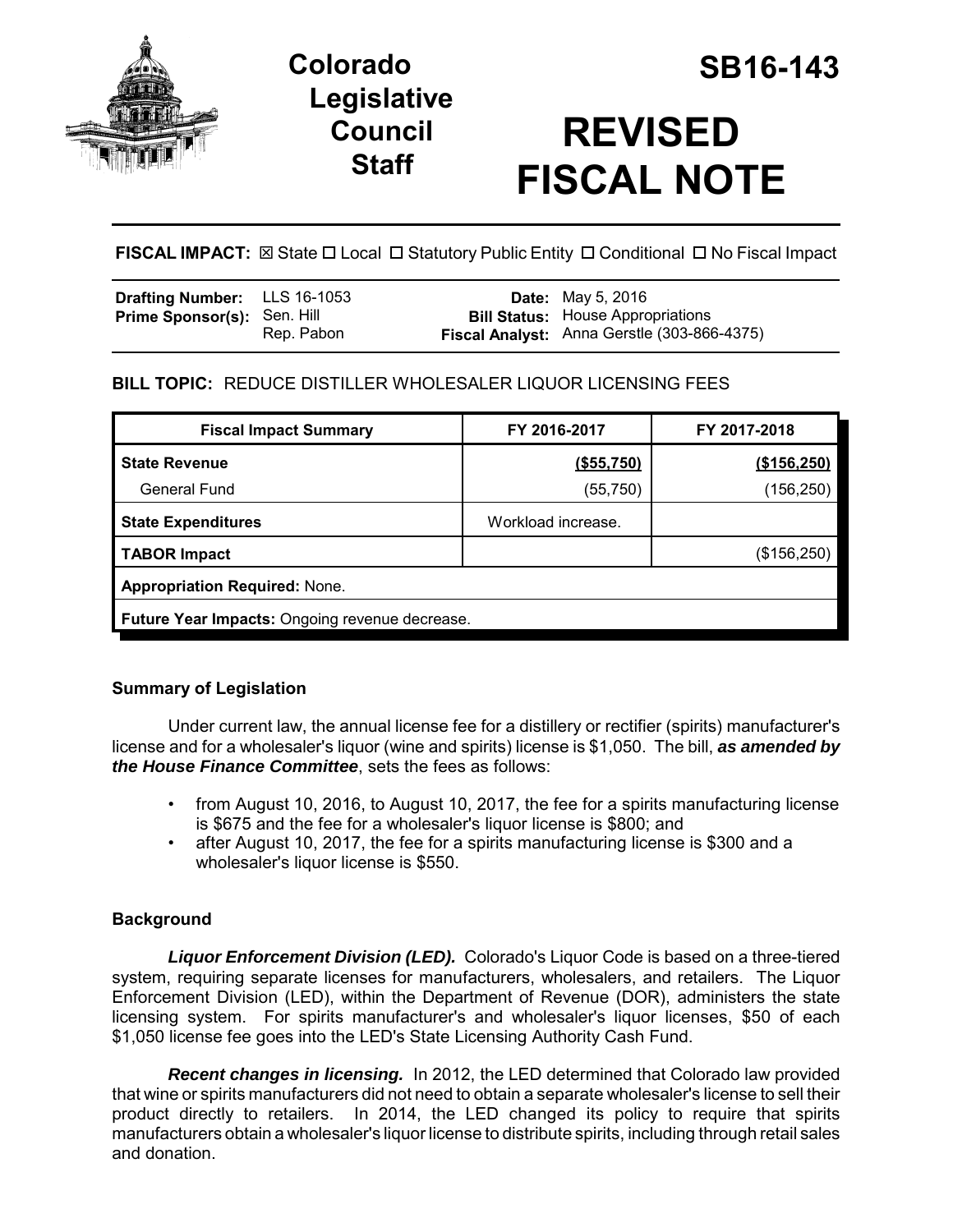May 5, 2016

*Current licensees.* The spirits manufacturing industry has seen significant growth in recent years, particularly in Colorado. From FY 2010-11 to FY 2014-15, the number of licensed spirits manufacturers grew from 22 to 69, and the number of licensed wine and spirits wholesalers grew from 109 to 138. Currently, there are 80 licensed spirits manufacturers and 155 licensed wine and spirits wholesalers. Of the currently licensed spirits manufacturers, 43 also have a wine and spirits wholesaler's license.

## **State Revenue**

## *The bill decreases General Fund fee revenue by approximately \$55,750 in FY 2016-17 and \$156,250 in FY 2017-18.*

*Assumptions.* The fiscal note assumes:

- the fee decrease will begin October 1, 2016, based on the bill's effective date and the assumption that DOR needs a month to update materials;
- the bill does not change the \$50 per licensing fee that is designated for the State Licensing Authority Cash Fund;
- a 7 percent annual growth rate for those exclusively with a wholesaler's liquor license, based on the growth in the number of licensed wine and spirits wholesalers over the last five years;
- 50 percent of new spirits manufacturers will also purchase a wholesaler's liquor license in order to distribute spirits; and
- a 20 percent annual growth rate for licensed spirits manufacturers, based on an average of the 30 percent growth rate in the number of licensed spirits manufacturers over the last five years and the 11 percent growth rate in the industry nationally. The national growth rate is included due to the recent growth in the industry and the assumption that the industry is unlikely to continue growing at such a fast pace.

*Fee impact on licensees.* State law requires legislative service agency review of measures which create or increase any fee collected by a state agency. Table 1 identifies the fee impact of lowering the General Fund portion of the fees from \$1,000 to \$625 for a spirits manufacturer's license fee and to \$750 for a wholesaler's liquor license from August 10, 2016 to August 10, 2017, and from \$1,000 to \$250 for a spirits manufacturer's license and to \$500 for a wholesaler's license beginning on August 10, 2017. The fee impact for FY 2016-17 is prorated for the assumed October 1, 2016, fee reduction.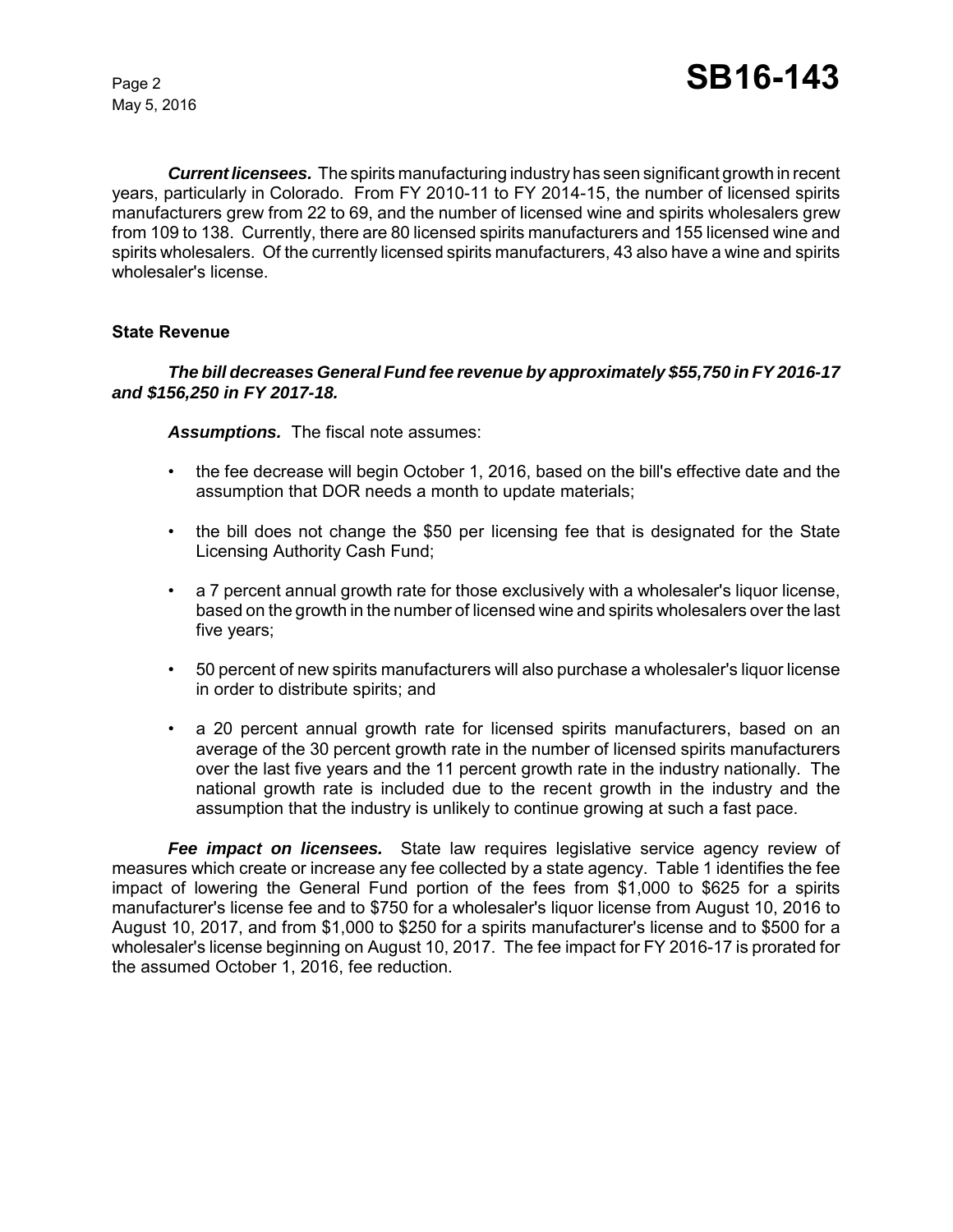| Table 1. Fee Impact on Licensees Under SB16-143 |                 |                                     |                             |                               |                      |                                  |                             |             |  |  |  |
|-------------------------------------------------|-----------------|-------------------------------------|-----------------------------|-------------------------------|----------------------|----------------------------------|-----------------------------|-------------|--|--|--|
| <b>Fiscal Year</b>                              |                 | <b>Type of Fee</b>                  | <b>Current</b><br>Fee to GF | <b>Proposed</b><br>Fee to GF* | <b>Fee</b><br>Change | <b>Number</b><br><b>Affected</b> | <b>Fee</b><br><b>Impact</b> | Total       |  |  |  |
| Oct. 2016-<br>June 2017                         |                 | Spirits<br>Manufacturing<br>License | \$1,000                     | \$625                         | (\$375)              | 66                               | (\$24,750)                  | (\$55,750)  |  |  |  |
|                                                 |                 | Wholesaler's<br>Liguor<br>License   | 1,000                       | 750                           | (250)                | 124                              | (31,000)                    |             |  |  |  |
| 2017-18                                         | July -<br>Aug.  | Spirits<br>Manufacturing<br>License | 1,000                       | 625                           | (375)                | 18                               | (6,750)                     | (\$156,250) |  |  |  |
|                                                 | Sept.<br>- June |                                     |                             | 250                           | (750)                | 88                               | (66,000)                    |             |  |  |  |
|                                                 | July -<br>Aug.  | Wholesaler's<br>Liguor<br>License   | 1,000                       | 750                           | (250)                | 30                               | (7,500)                     |             |  |  |  |
|                                                 | Sept -<br>June  |                                     |                             | 500                           | (500)                | 152                              | (76,000)                    |             |  |  |  |

*\* The table reflects only the portion of the proposed fee that is deposited in the General Fund, as the \$50 portion of each fee that is deposited in the Liquor Cash Fund does not change under this bill.* 

## **TABOR Impact**

This bill reduces state General Fund revenue from fees, which will reduce the amount of money required to be refunded under TABOR. TABOR refunds are paid out of the General Fund. TABOR refund obligations are not expected in FY 2016-17.

## **State Expenditures**

The bill increases workload in the DOR to update materials with the new fee amounts and information, including forms, the website, and the DOR's licensing system in FY 2016-17 only. This workload increase can be accomplished within existing appropriations.

## **Effective Date**

The bill takes effect August 10, 2016, if the General Assembly adjourns on May 11, 2016, as scheduled, and no referendum petition is filed.

## **State and Local Government Contacts**

Information Technology Municipalities Revenue